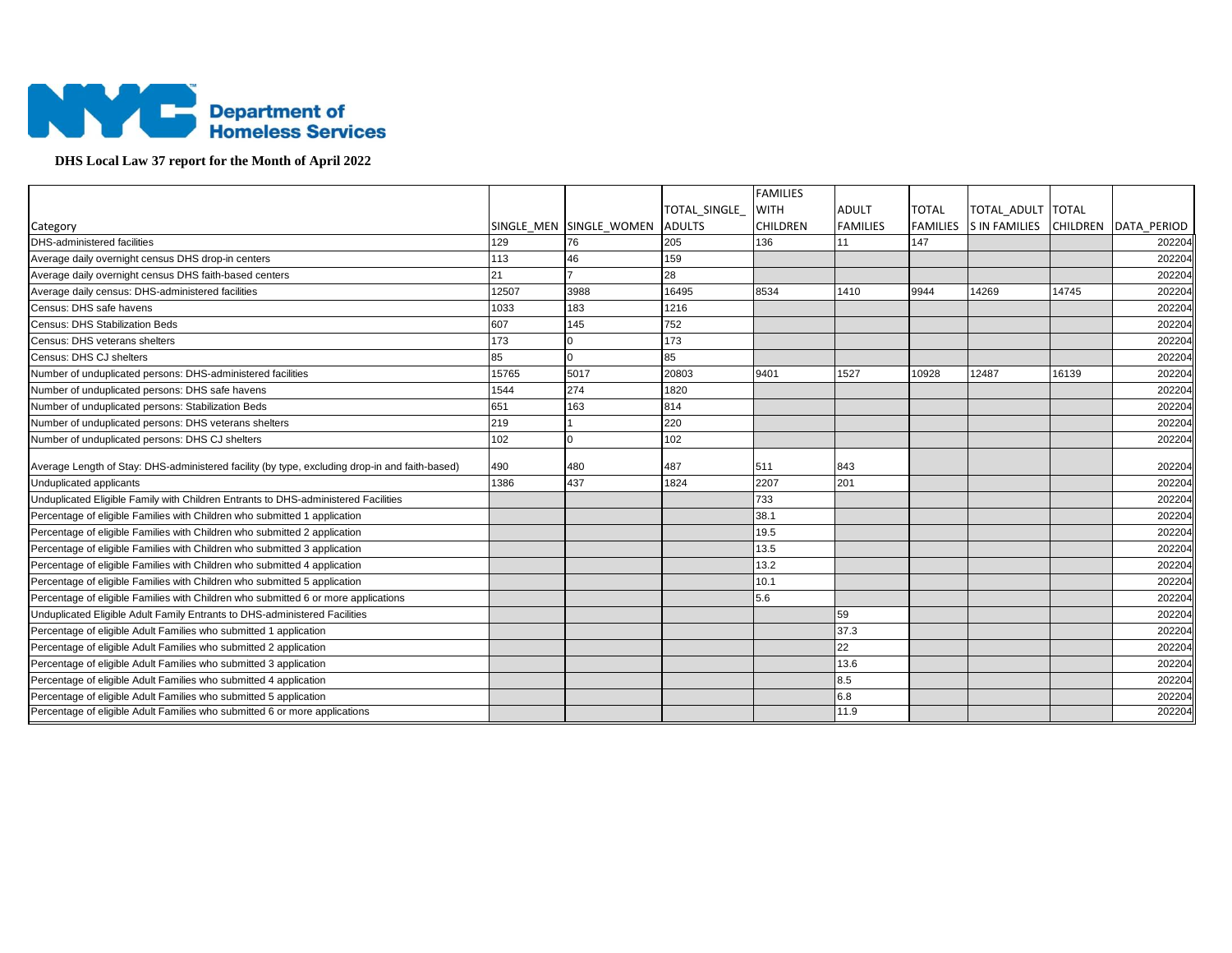

| <b><i><u><del>Revelopment</del></u></i></b>                         |                                     |                  |        |               |          |                 |                 |               |          |             |
|---------------------------------------------------------------------|-------------------------------------|------------------|--------|---------------|----------|-----------------|-----------------|---------------|----------|-------------|
| nyc.gov/hpd                                                         |                                     |                  |        | Total         | Families |                 |                 |               |          |             |
|                                                                     |                                     |                  | Single | Single        | with     | Adult           | Total           | Total         | Total    |             |
| HPD- Monthly Shelter Census Report (Local Law 37) - April 2022      |                                     | Single Men Women |        | <b>Adults</b> | Children | <b>Families</b> | <b>Families</b> | <b>Adults</b> | Children | Data_Period |
| <b>HPD Administered Facilities: American Red Cross</b>              | Census                              |                  |        |               | 14       |                 | 26              | 72            | 21       | 202204      |
| <b>HPD Administered Facilities: American Red Cross</b>              | Average Length of Stay              | 322              | 344    | 329           | 349      | 314             | 333             |               |          | 202204      |
| <b>HPD Administered Facilities: American Red Cross</b>              | Average Daily Overnight Stay        |                  |        |               | 14       |                 | 25I             |               |          | 202204      |
| <b>HPD Emergency Facilities: Family Living Center (HPD Shelter)</b> | Census                              |                  |        |               | 202      |                 | 202             | 396           | 443      | 202204      |
| <b>HPD Emergency Facilities: Family Living Center (HPD Shelter)</b> | Average Length of Stay              |                  |        |               | 365      |                 | 365             |               |          | 202204      |
| <b>HPD Emergency Facilities: Family Living Center (HPD Shelter)</b> | <b>Average Daily Overnight Stay</b> |                  |        |               | 192      |                 | 192             |               |          | 202204      |
| <b>HPD Emergency Hotels (Single Room Occupancy Hotel)</b>           | <b>Census</b>                       | 352              | 129    | 481           |          | 165             | 165             | 854           |          | 202204      |
| <b>HPD Emergency Hotels (Single Room Occupancy Hotel)</b>           | Average Length of Stay              | 672              | 505    | 627           |          | 429             | 429             |               |          | 202204      |
| <b>HPD Emergency Hotels (Single Room Occupancy Hotel)</b>           | <b>Average Daily Overnight Stay</b> | 341              | 120    | 462           |          | 157             | 157             |               |          | 202204      |
| <b>HPD Facilities Combined (Census Total)</b>                       | Census Total                        | 354              | 130    | 484           | 216      | 177             | 393             | 1322          | 464      |             |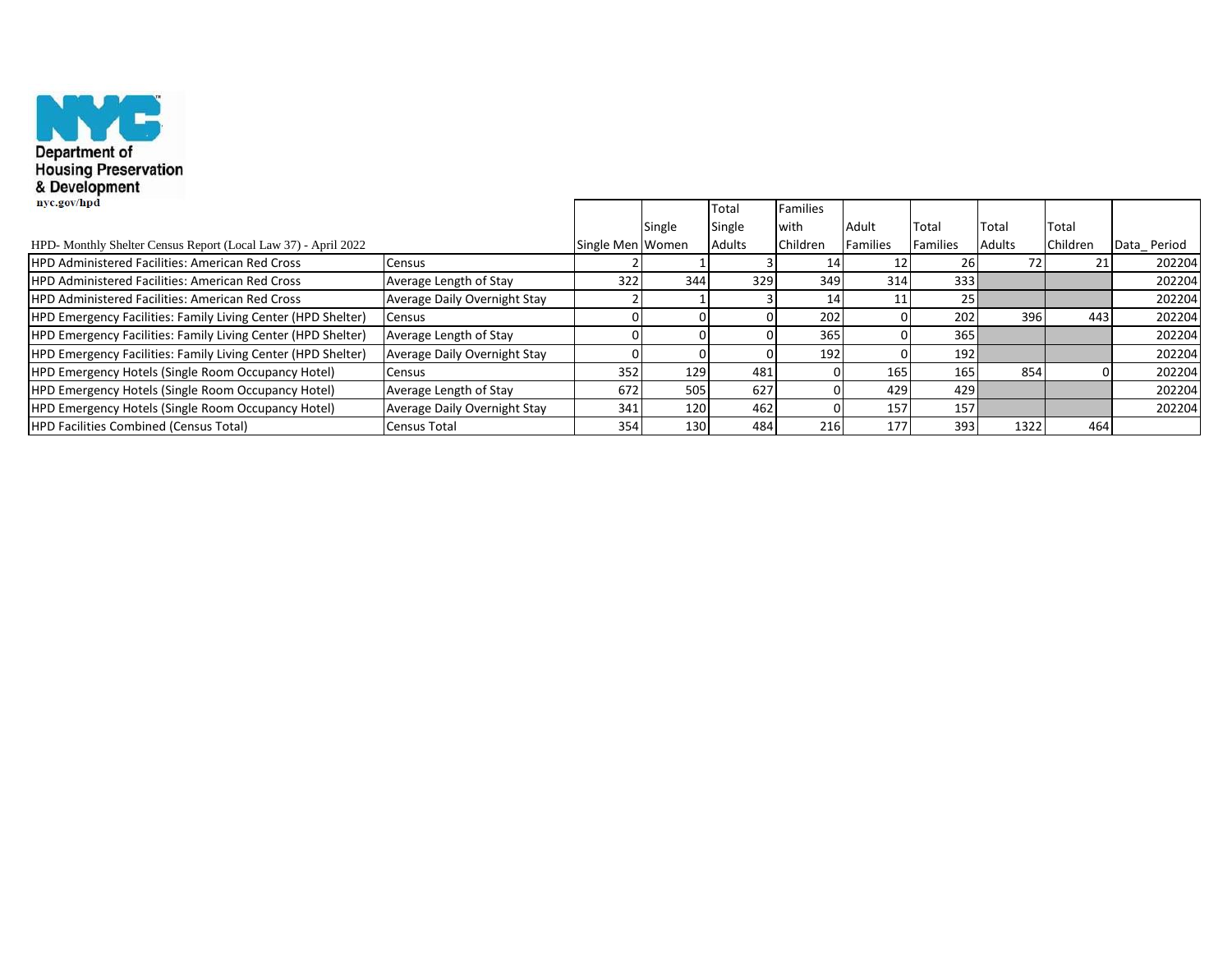

| <b>HRA Local Law 37 report for the Month of April 2022</b>        |        |        |              |               |                                  |                 |          |          |             |
|-------------------------------------------------------------------|--------|--------|--------------|---------------|----------------------------------|-----------------|----------|----------|-------------|
|                                                                   | single | single | total single | families with | total families<br>adult families | total adults in | total    |          |             |
|                                                                   | men    | women  | adults       | children      |                                  |                 | families | children | data period |
| Census: HRA domestic violence shelters*                           | -14    | 110    | 124          | 1046          | 180                              | 1171            | 1236     | 1853     | 202204      |
| Number of unduplicated persons: HRA domestic violence shelters ** |        | 131    | 150          | 1260          | 218                              | 1411            | 1428     | 2030     | 202204      |
| Census: HRA HASA emergency housing***                             | 1238   | 271    | 1509         | 41            | 155                              | 196             | 382      | 61       | 202204      |
| Census: HRA HASA transitional housing                             | 621    | 204    | 825          |               |                                  |                 |          |          | 202204      |
| Number of unduplicated persons: HRA HASA emergency housing***     | 1380   | 310    | 1690         | 43            | 160                              | 203             | 395      | 65       | 202204      |
| Number of unduplicated persons: HRA HASA transitional housing     | 709    | 226    | 935          |               |                                  |                 |          |          | 202204      |

Domestic Violence footnotes

\*This is a point in time count

\*\* Unduplicated count of the total number of people who were served in

shelter during the month

## HASA footnotes and explanatory notes

The HIV/AIDS Services Administration (HASA) provides its homeless clients with access to medically appropriate housing, including same-day placement in emergency and transitional housing. Transitional housing facilities are operated by non-profit agencies and include on-site supportive services. Within 90 days of placement, all clients in emergency and transitional housing receive a referral for a non-emergency housing option that considers the medical, educational and familial needs and circumstances of the client.

\*\*\*HASA clients enter and exit the emergency housing program during the course of the day. The same client may enter and exit emergency housing within the same month. This report shows a "point in time" as of the last day of the month.